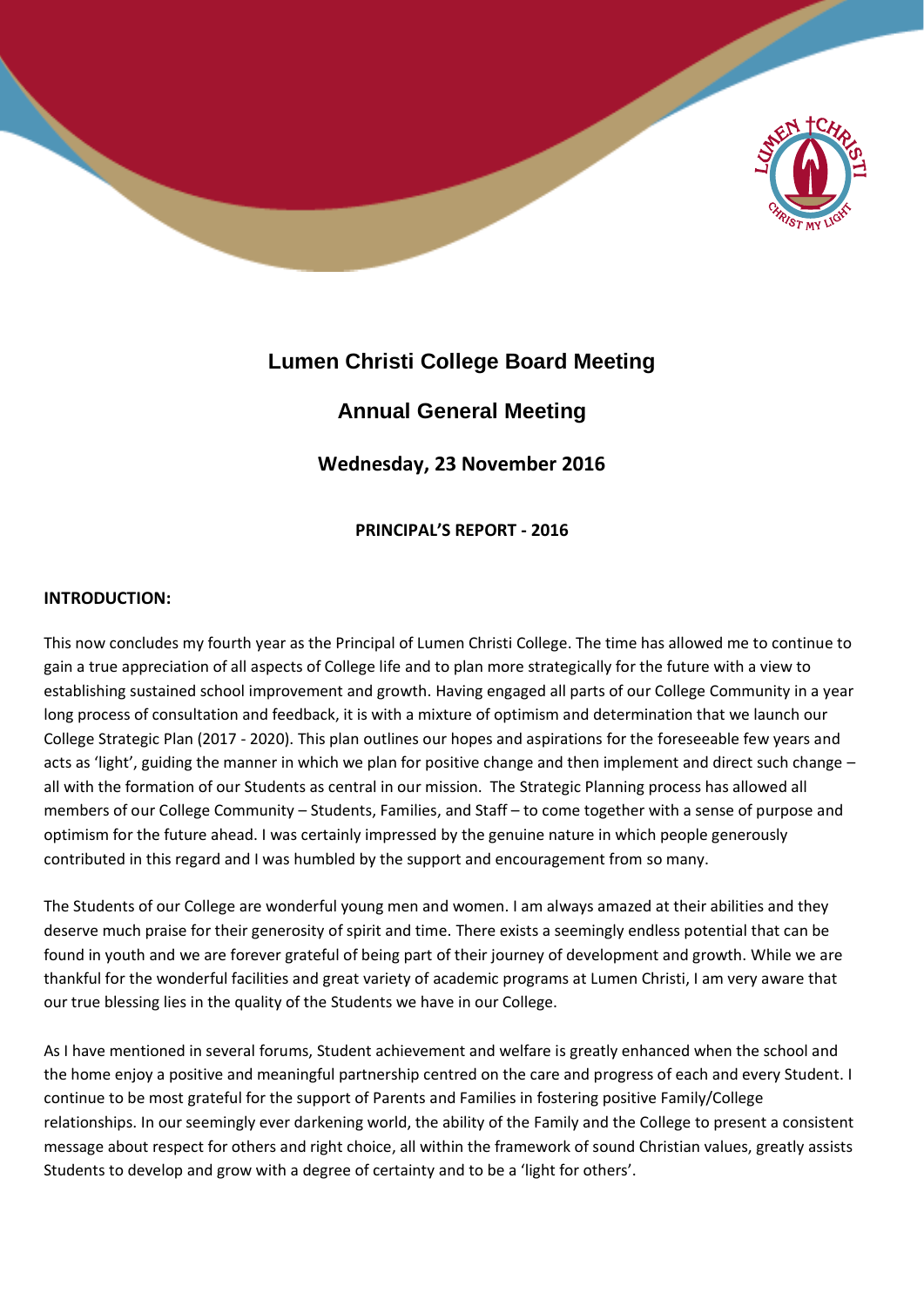The Staff at our College are dedicated to the Students and continue to work very hard to serve them both inside the classroom and in a variety of capacities beyond the classroom. I warmly acknowledge all of our College Staff teaching, non-teaching and management - for the manner in which they are implementing the ever increasing flow of educational changes and the growing measures of accountability placed on schools. Likewise, I appreciate their willingness in managing and supporting the many initiatives that have been introduced at a school level. The welfare of each and every Student and the desire to deliver the best possible educational outcomes for all Students, remains at the core for all College Staff.

I continue to take great pride in being part of this wonderful Community and consider it a privilege to serve the Students, Staff and Parents as Principal of this College.

#### **2016 – YEAR IN REVIEW:**

In accordance with directives from Catholic Education Western Australia (CEWA), and as part of the Quality Catholic Schools initiatives for sustained school improvement, the Annual School Report is required to follow a set format and be reflective of the Annual School Improvement Plan (ASIP). Complying with such guidelines, the following Annual School Report will examine each of the Goals set out in the 2016 ASIP and provide commentary on the respective *'success indicators'.*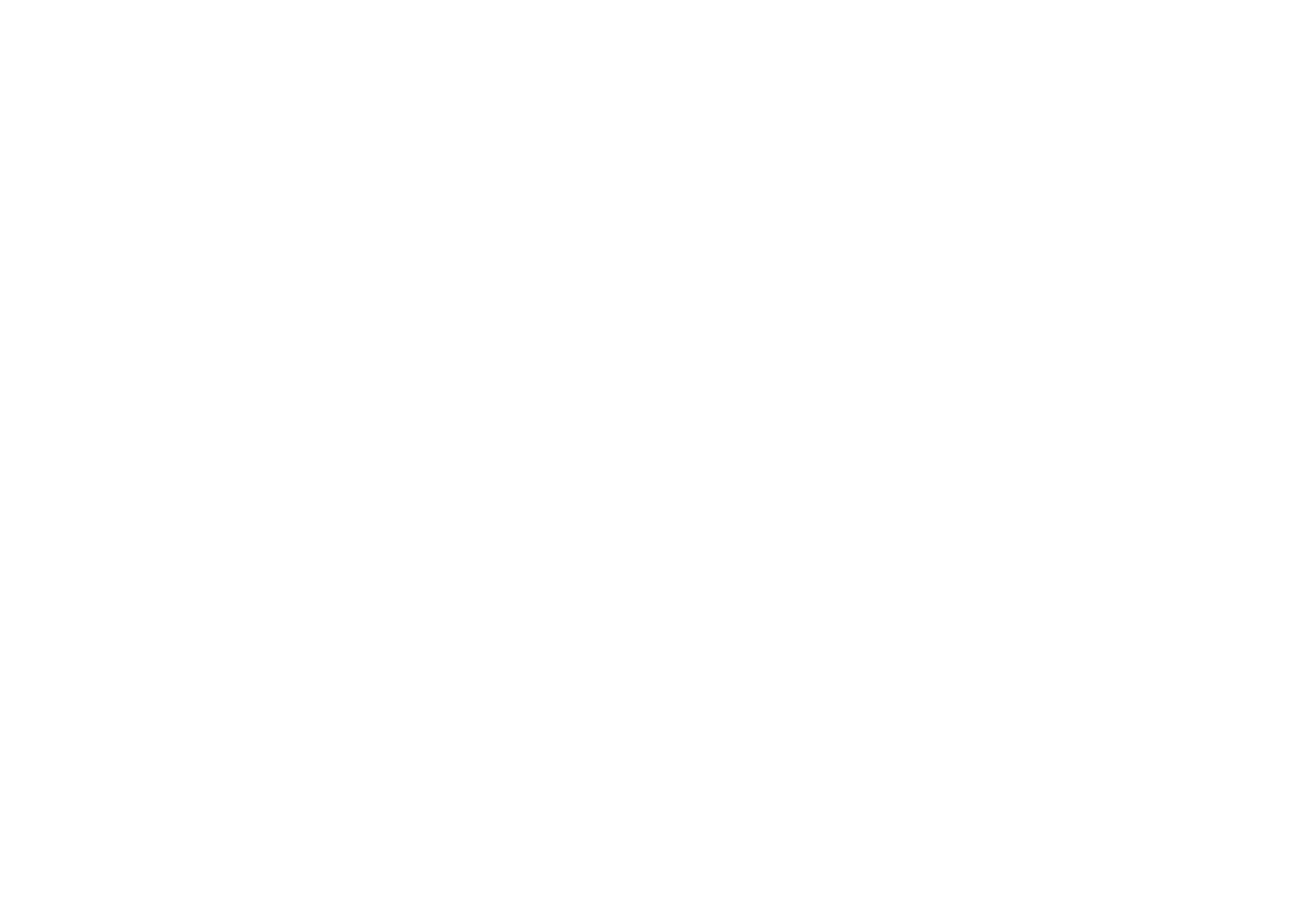# **Annual School Report - 2016**

| System<br><b>Strategic Outcomes</b><br>(LEAD)                                            | <b>SMART Goals</b><br><b>Strategic Plan</b><br>(Specific, Measurable,<br>Link<br>Achievable, Result<br>(School)<br>Orientated, Timed |                                                                                                                                                                                                                                                                                                          | <b>QCS Component link</b>                                                                                               | <b>Success indicators</b><br>(How we will know we have been successful)                                                                                                                                                                                                                                                                                                               |  |
|------------------------------------------------------------------------------------------|--------------------------------------------------------------------------------------------------------------------------------------|----------------------------------------------------------------------------------------------------------------------------------------------------------------------------------------------------------------------------------------------------------------------------------------------------------|-------------------------------------------------------------------------------------------------------------------------|---------------------------------------------------------------------------------------------------------------------------------------------------------------------------------------------------------------------------------------------------------------------------------------------------------------------------------------------------------------------------------------|--|
| Learning                                                                                 |                                                                                                                                      |                                                                                                                                                                                                                                                                                                          |                                                                                                                         |                                                                                                                                                                                                                                                                                                                                                                                       |  |
| <b>Enhance Student</b><br>achievement and<br>wellbeing                                   | • Curriculum<br>Development.                                                                                                         | Education:<br>• Establish a whole school<br>301 - An Explicit Improvement<br>Literacy Support Program.<br>reviewed throughout.<br>Agenda.<br>Education:<br>302 - Analysis and Discussion of<br>the year.<br>Data.<br>Education:<br>307 - Differentiated Teaching and<br>Yes - Fully achieved<br>Learning |                                                                                                                         | LST appointed for the start of 2016.<br>LSPR is established for the commencement of 2016 and<br>Other Teacher support established to assist LST.<br>Specific target groups established and evolve throughout<br>Analysis of the LSPR, through consideration of Student<br>data, so as to properly consider any future changes and,<br>where deemed necessary, implement such changes. |  |
|                                                                                          | • Teaching and<br>Learning.                                                                                                          | • Implement a consistent<br>whole school approach for<br>Provisions for Students with<br><b>Additional Needs.</b><br>Yes - Fully achieved                                                                                                                                                                | Education:<br>302 - Analysis and Discussion of<br>Data.<br>Education:<br>307 - Differentiated Teaching and<br>Learning. | An ongoing list for the Provisions for Students with<br>Additional Needs is established for the start of 2016.<br>SEQTA is utilised to communicate such information<br>All assessments include such provisions.                                                                                                                                                                       |  |
| Increase Student and<br>Staff engagement in<br>their own learning and<br>faith formation | Data Analysis.                                                                                                                       | • Examine Learning Area<br>analysis of Student PI data.<br>No - Not achieved<br>We need to liaise with SEQTA<br>to establish efficient extraction<br>of data. Given the changes in<br>CEWA ICT provisions, this was<br>not attempted in 2016.<br>Still pending as this process<br>will be valuable.      | Education:<br>302 - Analysis and Discussion of<br>Data.<br>Community:<br>201 - Engagement with the<br>School Community. | Creation of the Reports.<br>Discussion of the Horizontal Data by Learning Areas and<br>the development of consistent judgements in relation to<br>Student performance.                                                                                                                                                                                                                |  |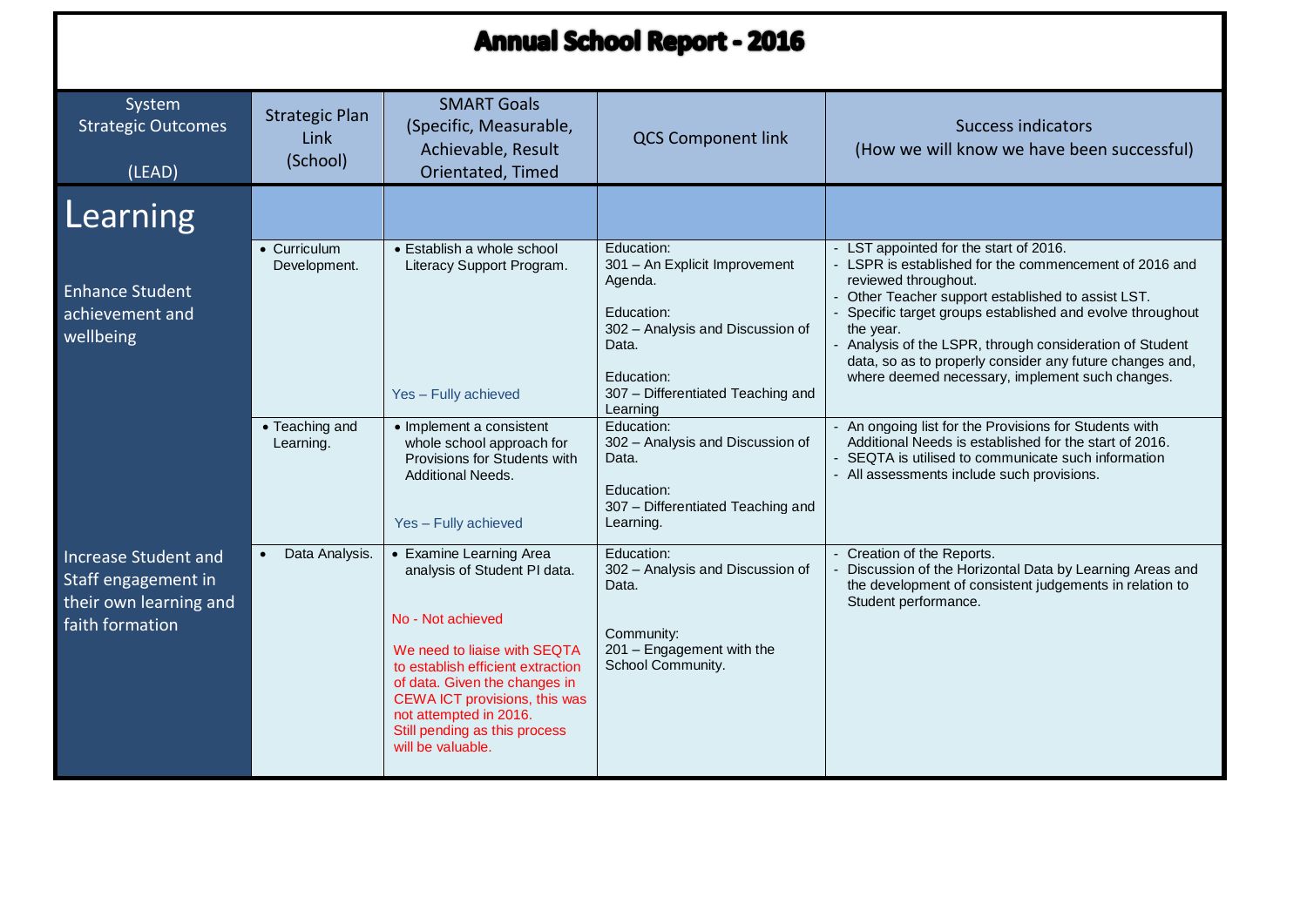| • Teaching and<br>Learning.                                 | • Implement Professional<br>Partnerships with a view to<br>reflecting on Teaching and<br>Learning.<br>Yes - Partly achieved<br>The ongoing measure of<br>improved Student outcomes<br>will be a longer term measure.                                                                             | Education:<br>301 - An Explicit Improvement<br>Agenda.<br>303 - A Culture that Promotes<br>Learning.<br>305 - An Expert Teaching Team.<br>308 - Effective Pedagogical<br>Practices.                                                                                                                                                                                                                                        | - The production of explicit professional partnership plans by<br>Teachers as presented to Heads of Learning Area.<br>Implicitly, improved teaching and learning in classrooms as<br>indicated by improved Student outcomes in key<br>assessments including NAPLAN, OLNA and WACE.                                                                                                                                                                                                                                                                                                                                                                    |
|-------------------------------------------------------------|--------------------------------------------------------------------------------------------------------------------------------------------------------------------------------------------------------------------------------------------------------------------------------------------------|----------------------------------------------------------------------------------------------------------------------------------------------------------------------------------------------------------------------------------------------------------------------------------------------------------------------------------------------------------------------------------------------------------------------------|-------------------------------------------------------------------------------------------------------------------------------------------------------------------------------------------------------------------------------------------------------------------------------------------------------------------------------------------------------------------------------------------------------------------------------------------------------------------------------------------------------------------------------------------------------------------------------------------------------------------------------------------------------|
| • Positive<br>Psychology.                                   | • Consolidate Positive<br>Psychology initiatives within<br>Year 7 - 9 Student Seminar<br>Program.<br>Yes - Fully achieved                                                                                                                                                                        | Community:<br>201 - Engagement<br>with the School Community.<br>Stewardship:<br>$401 - Statf$<br>Wellbeing.                                                                                                                                                                                                                                                                                                                | - Analyse Year 7/8 Student Survey data to measure their<br>awareness of Positive Psychology strategies and consider<br>longitudinal analysis of such data.<br>- Continued examination of teaching pedagogies and the<br>implementation of specific teaching and learning strategies<br>that promote affirmation and relationships.                                                                                                                                                                                                                                                                                                                    |
| • Curriculum<br>Development.<br>• Teaching and<br>Learning. | • Establishing Learning<br>Programs and Assessment<br>Schedules on SEQTA.<br>Yes - Fully achieved<br>• Continue involvement in<br><b>Collaborative Learning</b><br>Project.<br>Yes - Partly achieved<br>The ongoing measure of<br>improved Student outcomes<br>will be a longer term<br>measure. | Education:<br>306 - Systematic Curriculum<br>Delivery.<br>Community:<br>201 - Engagement with the<br>School Community.<br>Education:<br>302 - Analysis and Discussion of<br>Data.<br>303 - A Culture that Promotes<br>Learning.<br>305 - An Expert Teaching Team.<br>307 - Differentiated Teaching and<br>Learning.<br>308 - Effective Pedagogical<br>Practices.<br>Education:<br>301 - An Explicit Improvement<br>Agenda. | Development of both upper and lower school programming<br>and resources in Edit Program from each respective<br>Learning Area.<br>- Analysis of data take up by Parents and Students as<br>measured through server use.<br>- Implementation of LEARN and ENGAGE in 2016.<br>- Survey of the use and effectiveness of LEARN and<br><b>ENGAGE</b> from both Students and Parents.<br>Post Paragraphing results as analysed against Pre<br>Paragraphing results.<br>- Analysis of NAPLAN, OLNA and WACE Student<br>performance in Literacy.<br>Degree of informed Staff analysis on Student progress and<br>the resultant targeted critical discussions. |
|                                                             | Yes - Fully achieved                                                                                                                                                                                                                                                                             | 302 - Analysis and Discussion of<br>Data.<br>303 - A Culture that Promotes<br>Learning.<br>307 - Differentiated Teaching and<br>Learning.                                                                                                                                                                                                                                                                                  |                                                                                                                                                                                                                                                                                                                                                                                                                                                                                                                                                                                                                                                       |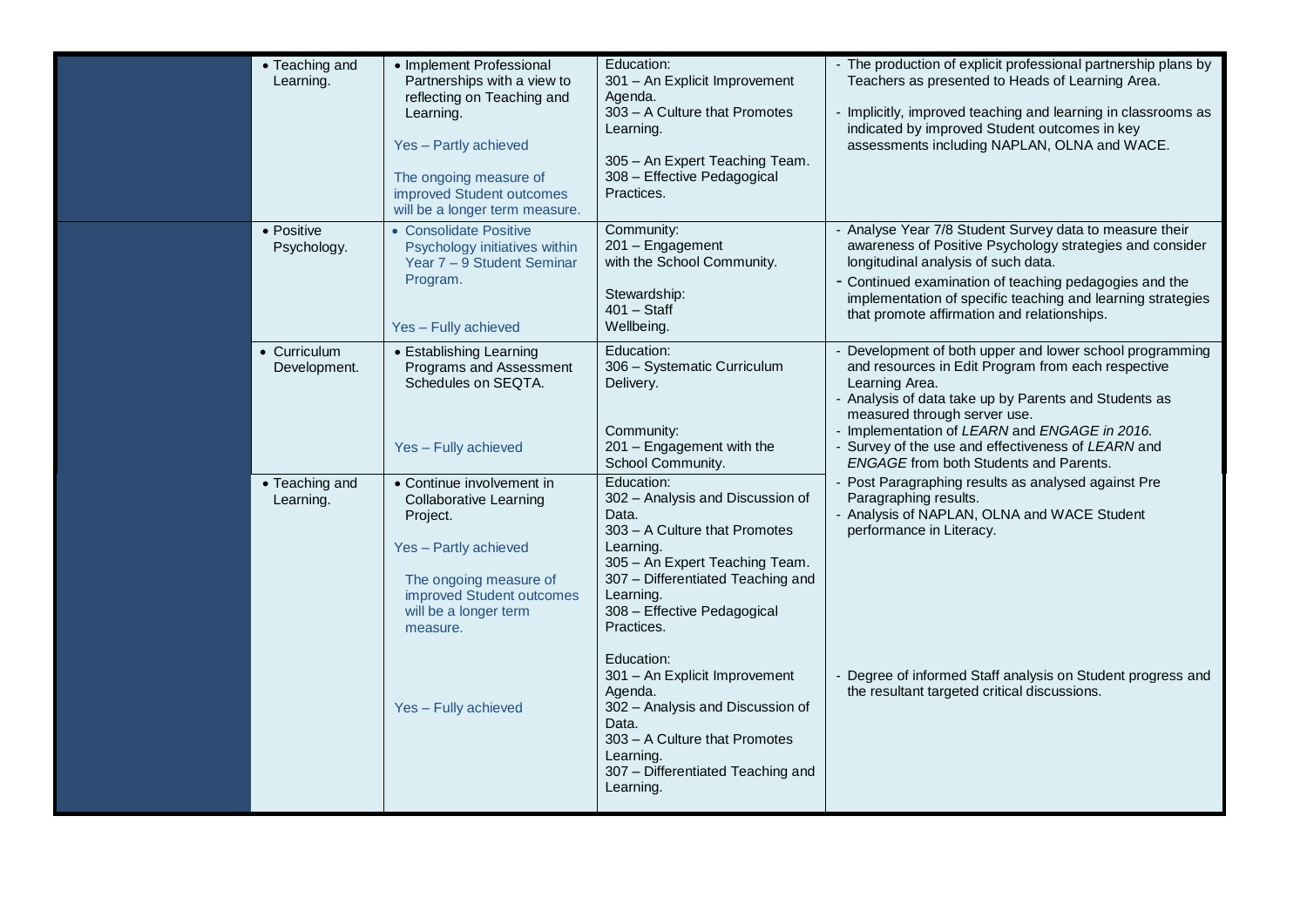| Engagement                                                                                                            |                                                                                                                                                                                                                                                                                                                                                          |                                                                                                                                                                                                                 |                                                                                                                    |                                                                                                                                                                                                                                                                                                                         |
|-----------------------------------------------------------------------------------------------------------------------|----------------------------------------------------------------------------------------------------------------------------------------------------------------------------------------------------------------------------------------------------------------------------------------------------------------------------------------------------------|-----------------------------------------------------------------------------------------------------------------------------------------------------------------------------------------------------------------|--------------------------------------------------------------------------------------------------------------------|-------------------------------------------------------------------------------------------------------------------------------------------------------------------------------------------------------------------------------------------------------------------------------------------------------------------------|
| • Building<br><b>Enhance parental</b><br>Community.<br>engagement in their<br>child's learning and<br>faith formation |                                                                                                                                                                                                                                                                                                                                                          | • House Competition promoted<br>Community:<br>201 - Engagement with the<br>as part of College culture.<br>School Community.<br>Yes - Fully achieved<br>Education:<br>303 - A Culture that Promotes<br>Learning. |                                                                                                                    | House Competition implemented in 2015 and finalized in<br>2016.<br>House Competition with new name, becomes established<br>as part of Lumen Christi College.                                                                                                                                                            |
|                                                                                                                       | • Communication.                                                                                                                                                                                                                                                                                                                                         | • Plan for the implementation<br>of SEQTA Engage<br>(ConneqtP) and SEQTA<br>Learn (ConneqtS).<br>Yes - Fully achieved                                                                                           | Community:<br>201 - Engagement with the<br>School Community.                                                       | Implementation of LEARN and ENGAGE in 2016.<br>Survey of the use and effectiveness of LEARN and<br><b>ENGAGE</b> from both Students and Parents.<br>Feedback sought on the implementation process.                                                                                                                      |
|                                                                                                                       | • Student<br>Excellence.                                                                                                                                                                                                                                                                                                                                 | • Trial Elevate Study Skills for<br>Year 7.<br>Yes - Fully achieved<br>We are looking to examine<br>Aussie Optimism as Year 7 in<br>2017.                                                                       | Education:<br>303 - A Culture that Promotes<br>Learning.<br>Education:<br>306 - Systematic Curriculum<br>Delivery. | Elevate Study Skills Program is effectively delivered as part<br>of the Year 7 curriculum in 2016.<br>Elevate Study Skills Program is properly reviewed<br>throughout 2016.<br>The possible expansion of the Elevate Program into other<br>Year Groups is determined by the analysis of Year 7 Trial<br>in Term 4 2016. |
| Develop our people to be<br>leaders in Catholic<br>Education's mission                                                | • Develop a broad range of<br>Stewardship:<br>• Building<br>Co-curricular activities that<br>Community.<br>are available to Students and<br>ensure Staff have committed<br>to a nominal amount of 40<br>hours per year.<br>Yes - Fully achieved<br>Co-Curricular - The priorities<br>and school requirement will<br>change in the new Strategic<br>Plan. |                                                                                                                                                                                                                 | 401 - Staff Wellbeing.<br>402 - Pastoral Care of Students.                                                         | - A broad range of co- curricular programs are provided for<br>Students.<br>Co-curricular programs are prioritised according to Student<br>and school requirements.<br>Staff are fully aware and committed to their co-curricular<br>responsibilities.                                                                  |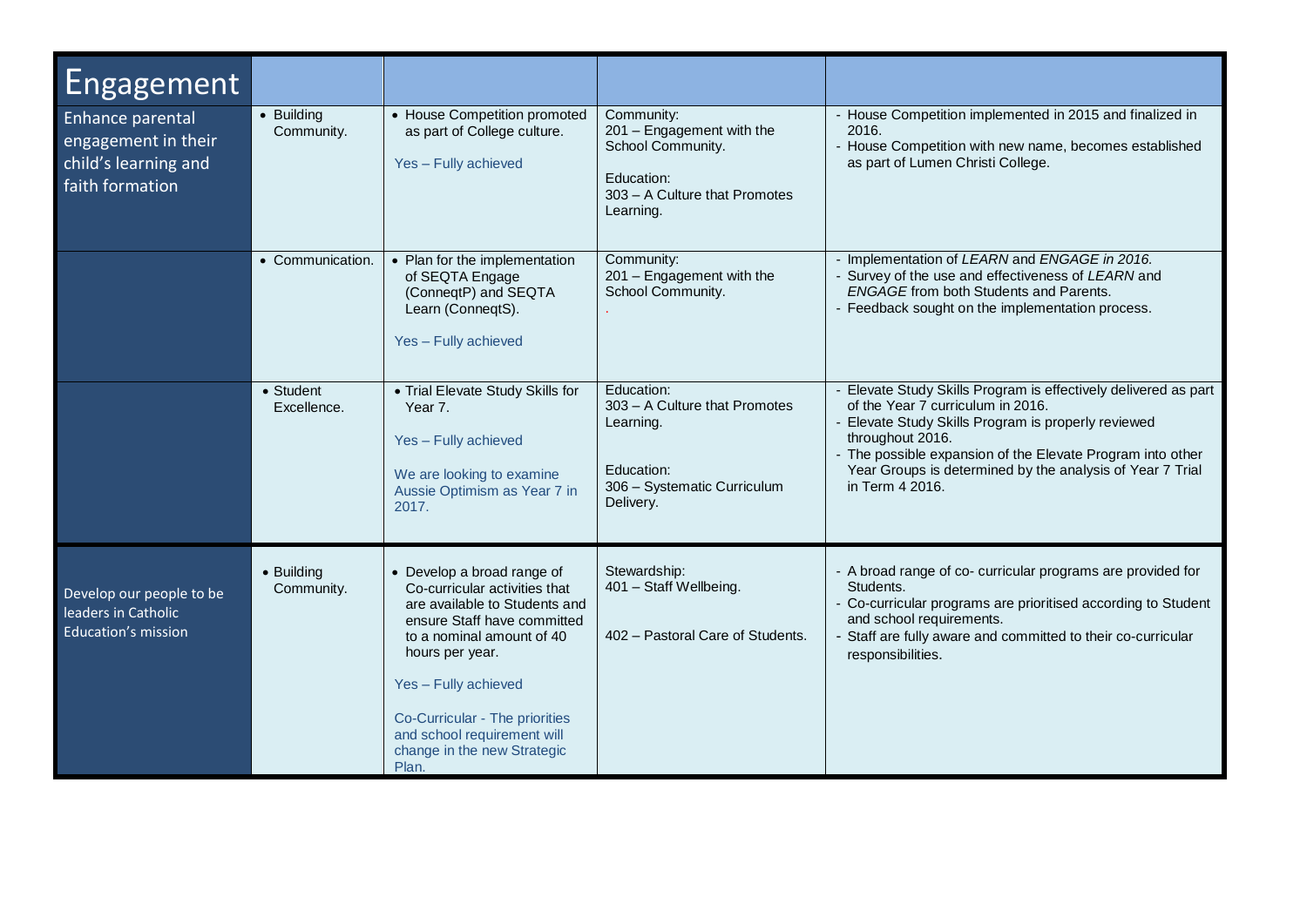| <b>Accountability</b>                                                                                               |                |                                                                                                                                                                                                                                     |                                                                                                                          |                                                                                                                                                                                                                                                                                                                                            |
|---------------------------------------------------------------------------------------------------------------------|----------------|-------------------------------------------------------------------------------------------------------------------------------------------------------------------------------------------------------------------------------------|--------------------------------------------------------------------------------------------------------------------------|--------------------------------------------------------------------------------------------------------------------------------------------------------------------------------------------------------------------------------------------------------------------------------------------------------------------------------------------|
| Increase understanding<br>of our individual and<br>collective responsibility<br>for Catholic Education's<br>mission | · Stewardship. | • Begin consultation and<br>planning for College<br>Strategic Directions (2017 -<br>2020).<br>Yes - Fully achieved                                                                                                                  | Community:<br>201 - Engagement with the<br>School Community.<br>Education:<br>301 - An Explicit Improvement<br>Agenda.   | - Formation and endorsement of Strategic Directions 2017 -<br>2020.<br>- Establish a calendared cyclic process of plan and review<br>for annual components of the Strategic Directions<br>document.<br>- Complete aspects of the Strategic Directions;<br>- Annual Improvement Plan.<br>- Annual School Review.<br>- Annual School Report. |
|                                                                                                                     | • Stewardship. | • Consider College<br>Management Structure from<br>2017.<br>Yes - Fully achieved                                                                                                                                                    | Community:<br>201 - Engagement with the<br>School Community.<br>Education:<br>304 - Targeted Use of School<br>Resources. | - Future College Management Structure is presented for<br>beyond 2017 (status quo is an option).                                                                                                                                                                                                                                           |
| Ensure inclusivity, good<br>governance and the<br>resource allocation<br>required to meet our<br>mission            | • Governance.  | • Audit of Disability Funding<br>and allocation of resources.<br>No - Not Achieved<br>Despite our very best efforts,<br>the changing nature of the<br>funding Model (politically) has<br>meant that certainty is not<br>achievable. | Education:<br>304 - Targeted use of School<br>Resources.<br>Stewardship:<br>402 - Pastoral Care of Students.             | - Funding is adequate to support the resourcing and Pastoral<br>Care of Students identified as having a Disability.<br>- The College has certainty regarding annual funding as part<br>of Budget planning.                                                                                                                                 |
|                                                                                                                     | • Stewardship. | • Finalise and submit CDP<br>Plan (2016 - 2020).<br>Yes - Fully achieved                                                                                                                                                            | Education:<br>301 - An Explicit Improvement<br>Agenda.<br>304 - Targeted use of School<br>Resources.                     | - College Capital Development Plan (2016 - 2020).                                                                                                                                                                                                                                                                                          |
|                                                                                                                     | • Stewardship. | • Establish a 3 Year Financial<br><b>Plan for 2017.</b><br>No - Ongoing into next year                                                                                                                                              | Education:<br>301 - An Explicit Improvement<br>Agenda.<br>304 - Targeted use of School<br>Resources.                     | - College 3 Year Financial Plan (2017 - 2020)                                                                                                                                                                                                                                                                                              |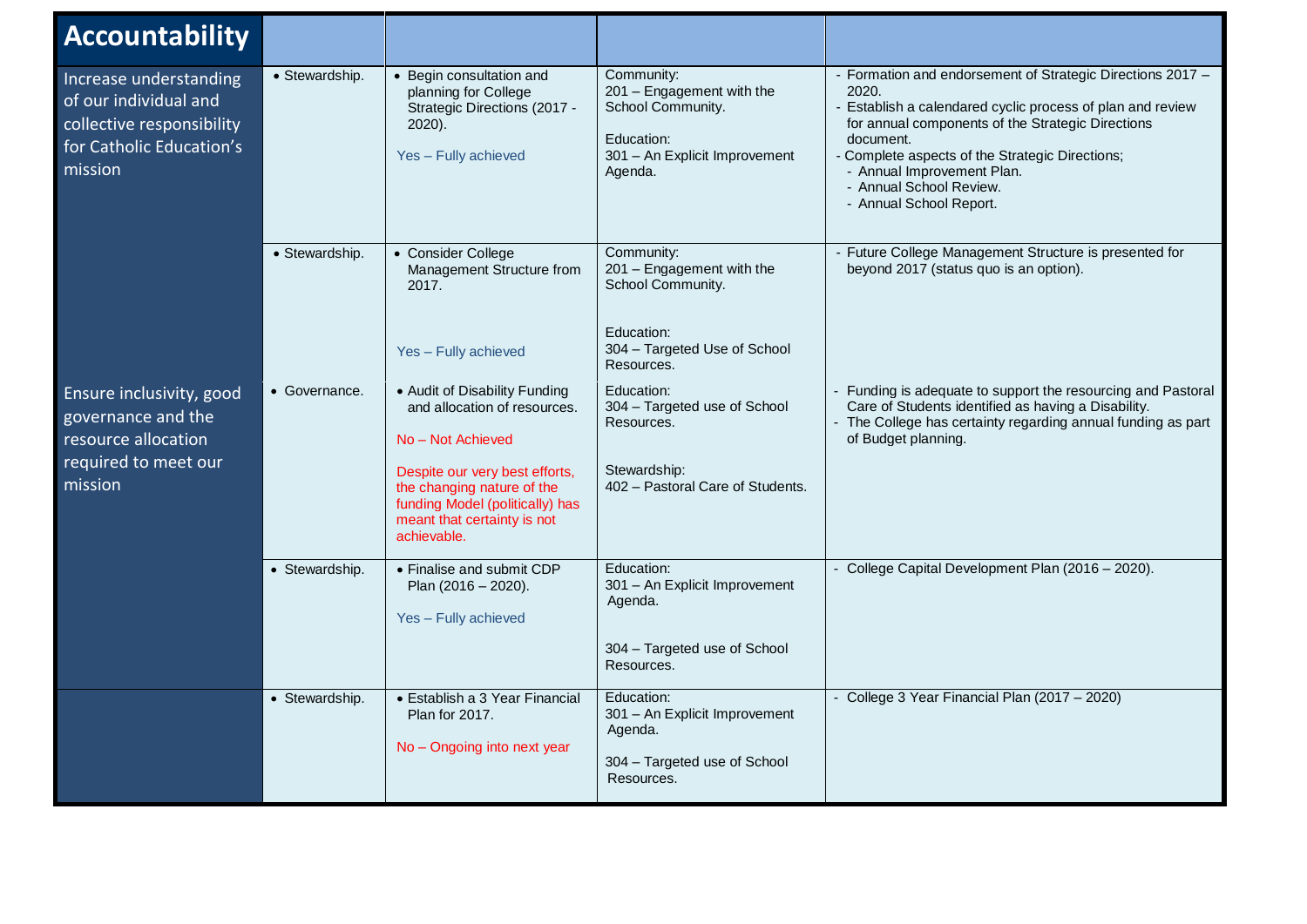| <b>Discipleship</b>                                                                                           |                                 |                                                                                                                                                                                                                                                            |                                                                                                                                      |                                                                                                                                                                                                                                                                                  |
|---------------------------------------------------------------------------------------------------------------|---------------------------------|------------------------------------------------------------------------------------------------------------------------------------------------------------------------------------------------------------------------------------------------------------|--------------------------------------------------------------------------------------------------------------------------------------|----------------------------------------------------------------------------------------------------------------------------------------------------------------------------------------------------------------------------------------------------------------------------------|
| Enhance opportunities<br>for personal faith<br>development                                                    | • Evangelisation                | • Review College<br>Evangelisation Plan (2014 -<br>$2016$ ).<br>Yes - Fully achieved                                                                                                                                                                       | Catholic Identity:<br>101 - Systematic Evangelisation<br>Planning.                                                                   | Determine the effectiveness and reach of the existing<br>College Evangelisation Plan (CEP), including those<br>strategies implemented mid year as a result of ongoing<br>review.<br>Forward any suggestions to be considered for the next<br>College Evangelisation Plan (2017). |
|                                                                                                               | • Evangelisation                | • Begin consultation and<br>planning for College<br>Evangelisation Plan for<br>2018.<br>No - Not Achieved<br>Research project was<br>conducted within the College<br>to gain consultation on future<br>direction. To be considered as<br>part of next CEP. | Catholic Identity:<br>101 - Systematic Evangelisation<br>Planning.                                                                   | - Students and Staff consulted on the future directions of<br>faith formation and evangelisation.<br>- College Evangelisation Plan (2017) is endorsed by CEWA<br>in 2016 in readiness for implementation in 2017.                                                                |
|                                                                                                               | $\bullet$ Faith<br>Development. | • Review and examine Retreat<br>programs - (Students and<br>Staff).<br>Yes - Partly achieved<br>Further planning and<br>implementation of Retreat<br>Programs to follow.                                                                                   | Catholic Identity:<br>102 - Integrating Catholic Faith,<br>Life and Culture.                                                         | - Staff and Students feedback should indicate positive<br>growth for our Students.<br>- Implementation of a Staff Retreat for 2017/2018.                                                                                                                                         |
| Increase enrolment of the<br>vulnerable, poor and<br>marginalised as a visible sign<br>of our faith in action | • Outreach.                     | • Establish a Lumen Outreach<br>Fund and give clarity to<br>various charitable projects.<br>Yes - Fully achieved                                                                                                                                           | Catholic Identity:<br>102 - Integrating Catholic Faith,<br>Life and Culture.<br>Community:<br>203 - Wider Community<br>Partnerships. | Lumen Outreach Fund is established which provides clarity<br>to College fundraising events and the support of prioritised<br>charitable projects.                                                                                                                                |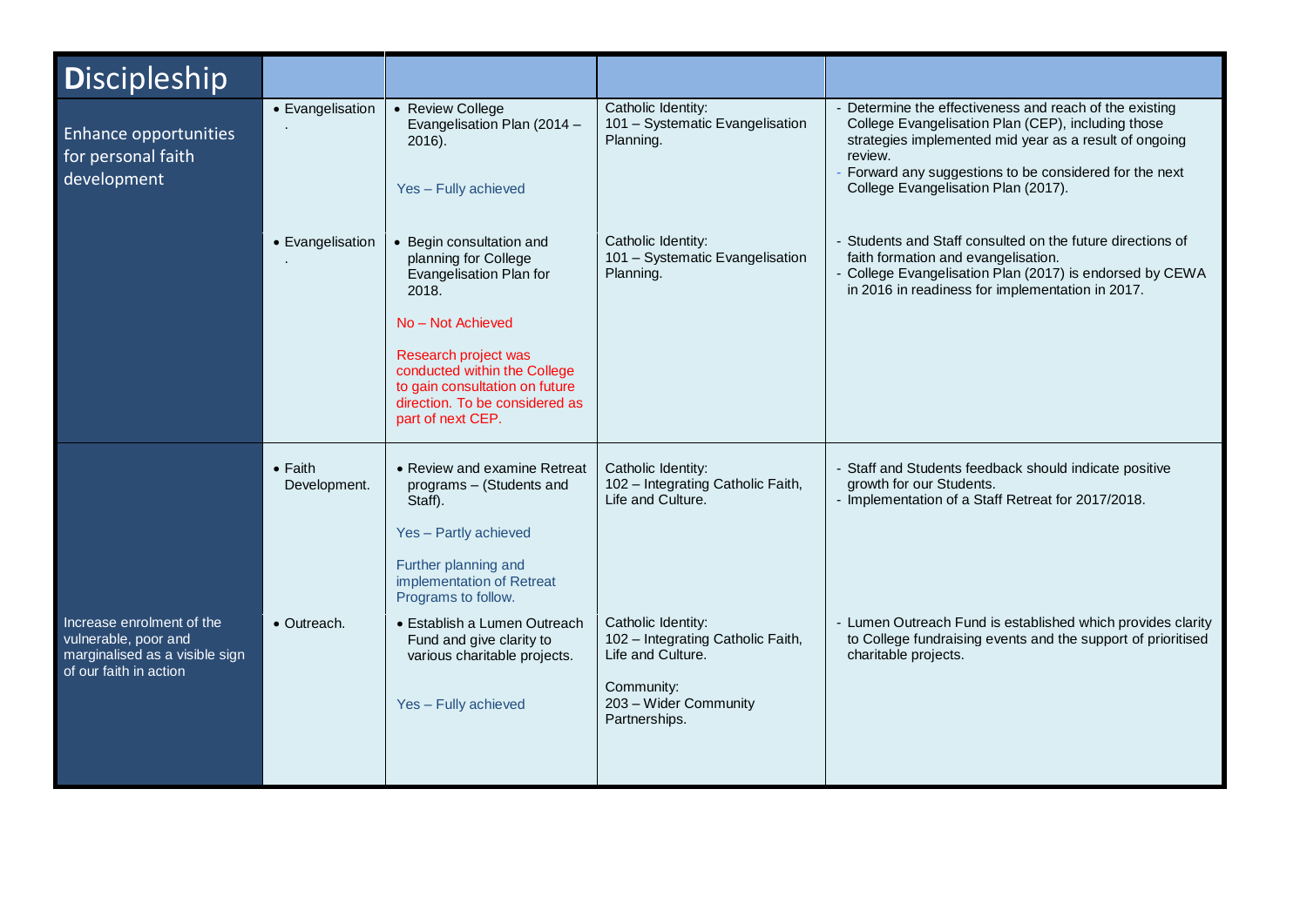#### **OTHER POINTS OF NOTE:**

#### **Western Australian Certificate of Education (WACE)**

Lumen Christi College:

- 172 Full time and eligible Year 12 Students
- 170 (98.8%) Students achieved their WACE Graduation
- 172 Full time and eligible Year 12 Students
- 69 Students (38%) completed VET
- % of Students achieving Certificate II or higher was: 87.14% (60 Students)
- (ranks 106 of 167 schools)

# **a) Academic Achievement:**

• **2015 Year 12 Academic Results – Lumen Christi College**

Lumen Christi College had 172 Full time and eligible Year 12 Students in 2015

#### **Western Australian Certificate of Education (WACE)**

- 170 (98.8%) Students achieved their WACE Graduation

\* Changes to the WACE from 2016 will see this achievement of WACE Graduation decrease.

#### • **Australian Tertiary Admissions Rank (ATAR)**

- 99 Students (52%) generated an ATAR
- % of Stage 3 Courses with a WACE Score of 75 or more was; 0.76%
- Median ATAR was: 69.85 % **–** (ranks 101 of 140 schools)

# **Our Individual Student's (ATAR)**

- 7 Students achieved an ATAR score above 90:
- 17 Students achieved an ATAR score between 80 90:
- 10 Students achieved an ATAR score between 75 80:
- **Vocational Education and Training (VET)**
	- 73 Students (42%) completed VET
	- % of Students achieving Certificate II or higher was: 87.1% (63 Students) **–** (ranks 106 of 171 schools)
- In analysing these results, some positives should be highlighted;
	- Some individual Student ATAR results were very good and reflected their effort.
	- The Median ATAR score improved from the previous year as did our ranking amongst other schools. However, there is no escaping the fact that our overall ATAR performance is lower than would be hoped.
	- The VET program continues to produce outstanding results. As a College that offers a comprehensive suite of Certificate Courses (from Cert. 2 – Cert. 4 … and Vet@Lumen and Vet@TAFE), the success of our Students completing appropriate VET Courses and progressing onto chosen pathways should be acknowledged and celebrated.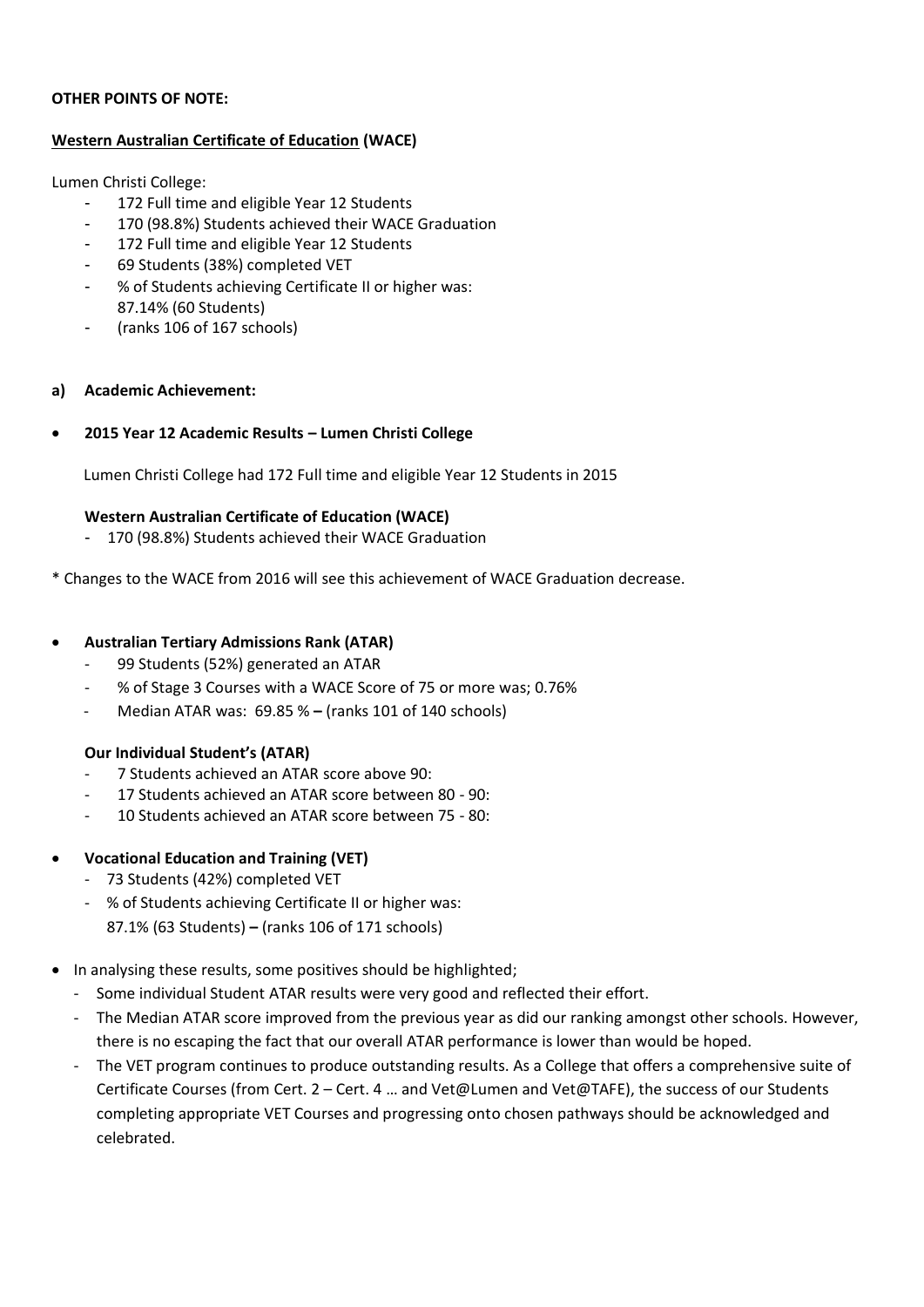• In contrast, the overall ATAR results remain somewhat disappointing. Furthermore, such results follow a trend over the past seven years of College data in respect to ATAR performance.

| Year | <b>No. of Students</b> | % achieving WACE | <b>Median ATAR</b> | <b>LCC Ranking / schools</b> |
|------|------------------------|------------------|--------------------|------------------------------|
|      |                        |                  |                    |                              |
| 2010 | 146                    | 97.2             | 64.8               | 108/124                      |
|      |                        |                  |                    |                              |
|      |                        |                  |                    |                              |
| 2011 | 152                    | 96.4             | 66.5               | 106/126                      |
|      |                        |                  |                    |                              |
|      |                        |                  |                    |                              |
| 2012 | 136                    | 98.6             | 70.2               | 84/134                       |
|      |                        |                  |                    |                              |
|      |                        |                  |                    |                              |
| 2013 | 148                    | 99.3             | 68.8               | 110/136                      |
|      |                        |                  |                    |                              |
| 2014 | 76                     | 100              | 65.5               | 111/127                      |
|      |                        |                  |                    |                              |
|      |                        |                  |                    |                              |
| 2015 | 172                    | 98.8             | 69.85              | 101/140                      |

#### **Historic - Year 12 ATAR Results**

- As stated previously, internal analysis has identified that many Students have been choosing the wrong courses and limiting their opportunities for achievement.
- Immediate changes were implemented in 2014 and 2015 with respect to the process for Course selection. This has had some effect on 2016 pathway choices and this is likely to affect expected 2016 results.
- Our current Year 11 Students (Year 12, 2017) have certainly received a more thorough and comprehensive counselling process. This involved every Student and their Parents participating in Course Counselling interview/s in which Student data and course data were explored with a view to making more informed Course choices.
- The result has been a significant shift in the ratio of Students choosing the ATAR Pathway compared to the General Pathways (as shown below). This ratio is more reflective of other testing data completed by our Students in lower school (NAPLAN, MYAT, OLNA, etc.).
- We await the 2016 and 2017 ATAR results (\* WACE changes will affect the analysis).

# **Change in ratio of Students in ATAR Pathway versus General Pathway**

| Year           | No. of Year 12<br><b>Students</b> | <b>ATAR Pathway %</b> | <b>General Pathway %</b> |  |
|----------------|-----------------------------------|-----------------------|--------------------------|--|
| 2012           | 136                               | 65                    | 35                       |  |
| 2013           | 148                               | 66                    | 34                       |  |
| 2014           | 77                                | 62                    | 38                       |  |
| 2015           | 172                               | 58                    | 42                       |  |
| 2016           | 129                               | 46                    | 54                       |  |
| 2017           | 168                               | 49                    | 51                       |  |
| 2018 (@ Yr 11) | 138                               | $51*$                 | 49*                      |  |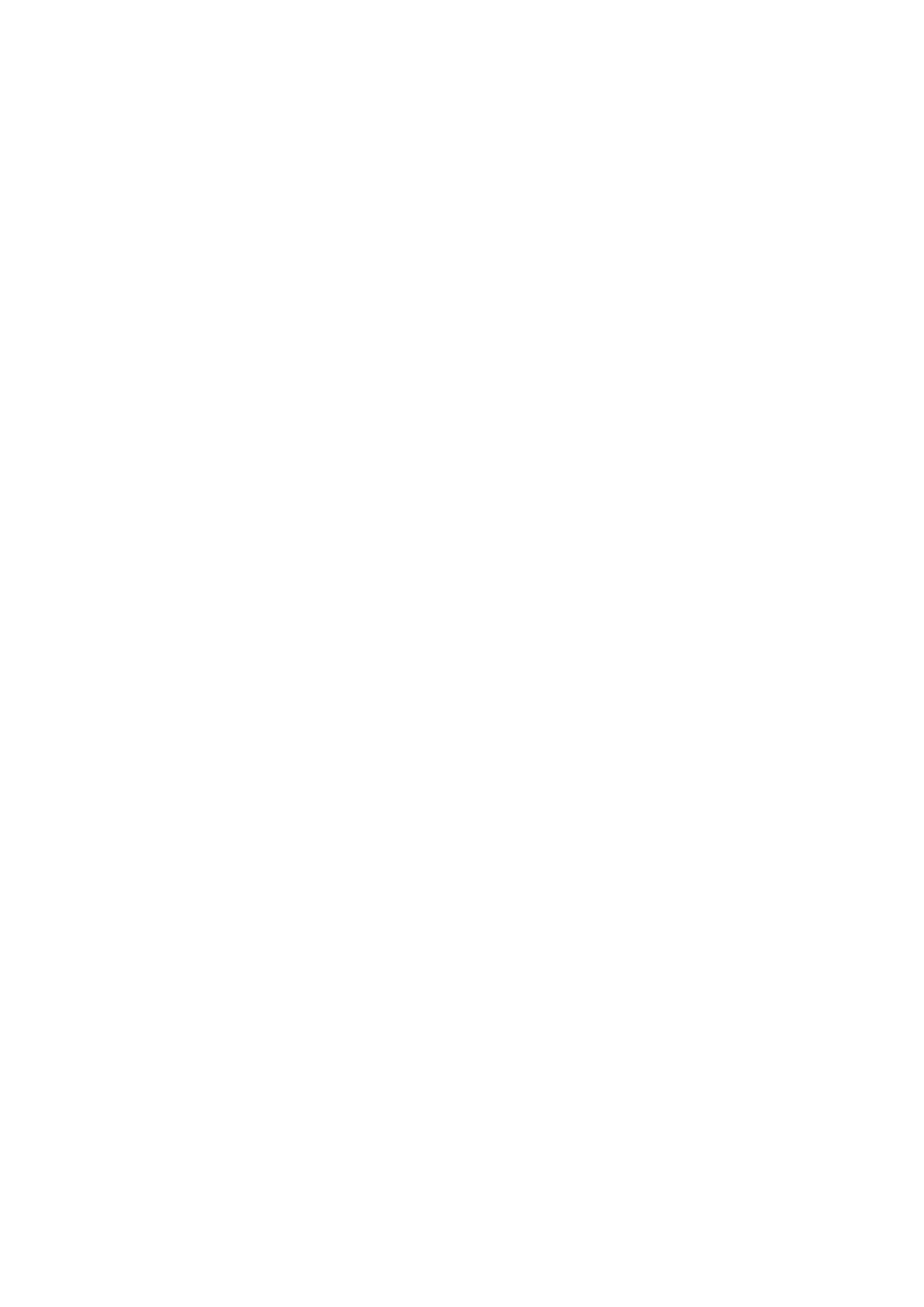# **b) Staffing**

- A comprehensive review of our class structures combined with the new timetable changes has also resulted in a significant change in the ratio of Teaching Staff to Students. This is illustrated in the table below.
- A continued focus on the Literacy Support and our Learning Support (Students with Additional Needs) will slightly inflate our FTE for 2017.

| Year | <b>Teachers (FTE)</b> | <b>Student Numbers</b> | Ratio |
|------|-----------------------|------------------------|-------|
| 2010 |                       |                        | 11.55 |
| 2011 |                       |                        | 11.72 |
| 2012 | 75.9                  | 904                    | 11.91 |
| 2013 | 72.8                  | 891                    | 12.2  |
| 2014 | 72.7                  | 873                    | 12.1  |
| 2015 | 76.44                 | 997                    | 13.0  |
| 2016 | 81.86                 | 990                    | 12.09 |
| 2017 | 81.75                 | 1000                   | 12.23 |

- As is part of the normal processes in any school, College Staffing has had several changes throughout 2016. This has been due to factors such as Long Service Leave, Parental Leave, Temporary Contracts and Resignations. Some particular aspects of Staffing in 2016 and into 2017 include;
	- The retirement of Cathy Marie Tommasi (Deputy Principal), Steve Holborow (Head of English), Anne Kennedy (Ministry Coordinator) and resignation of Leon Carrol (Head of House).
	- The appointment of:
		- Sabrina Hughes **–** Deputy Principal Staffing and Operations
		- Silvana Vicoli **–** Deputy Principal Mission and Identity
		- Marie Noble **–** HOLA Mathematics
		- Marc De Lima **–** HOLA English

# **c) College Events:**

- School Commenced 2 February (996 Students @ Census)
- College Community Mass 21 February (approx.1100 in attendance)
- Easter Liturgies 24 March
- Harmony Day **5 April**
- Mother's Day Liturgy & Breakfast 6 May
- College Production- Hairspray 12 **–** 14 May
- Mid Year Exams May/June
- Lumen Day 28 June
- Ski Tour Melbourne 1 **–** 8 July
- Catholic Performing Arts Festival August (992 Students @ Census)
- Father's Day Liturgy & Breakfast2 September
- Student Leader's Dinner 19 September
- Lumen Live and Big Gig 22 & 23 September
- Year 12 Mock Exams Cotober (988 Students @ Census)
- Year 12 Graduation 21 **–** 23 October
- WACE Exams November
- Year 7, 2017 Orientation 11 November
- Presentation Evenings 28 & 29 November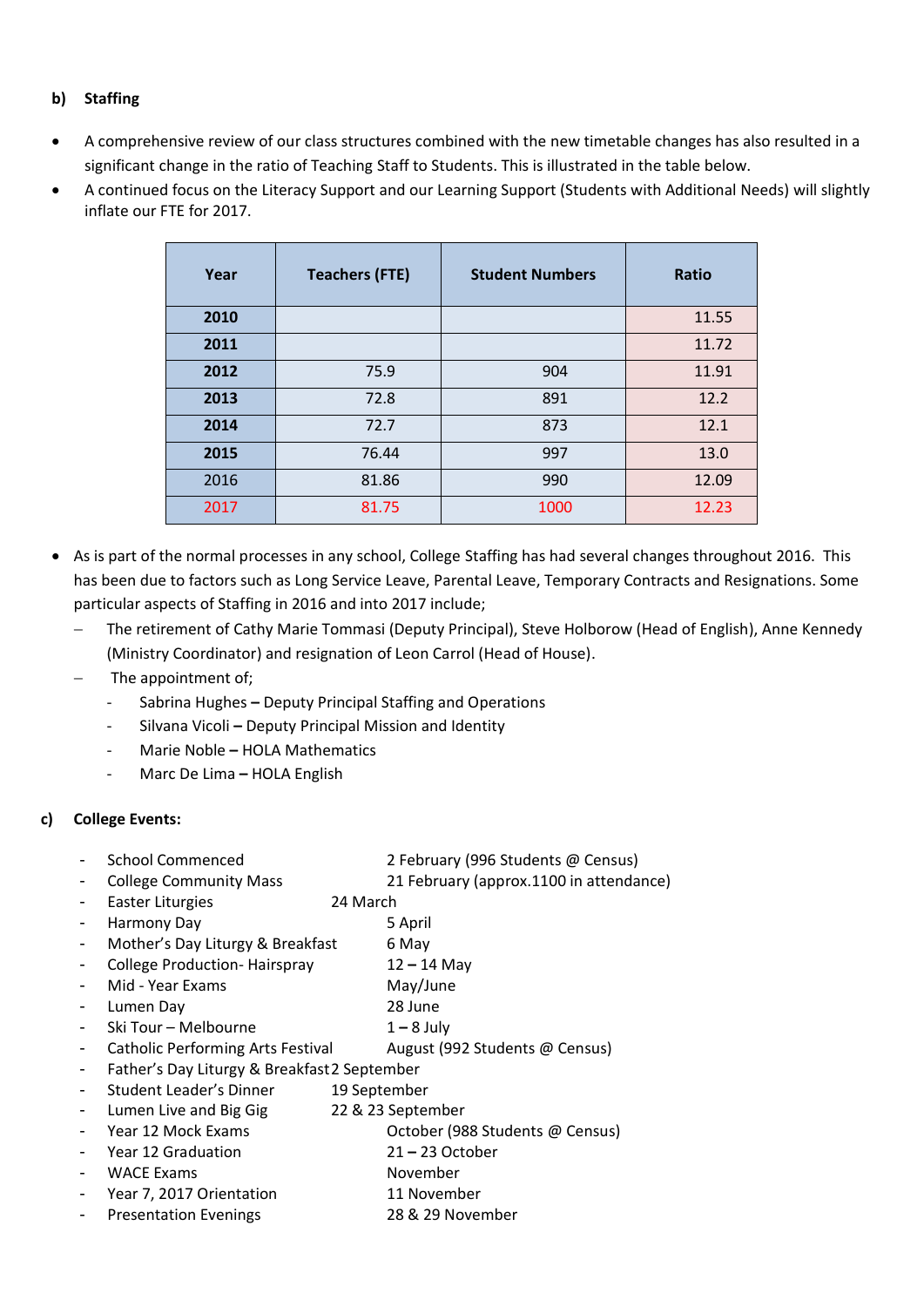- Final day for Student s (7 -10) 9 December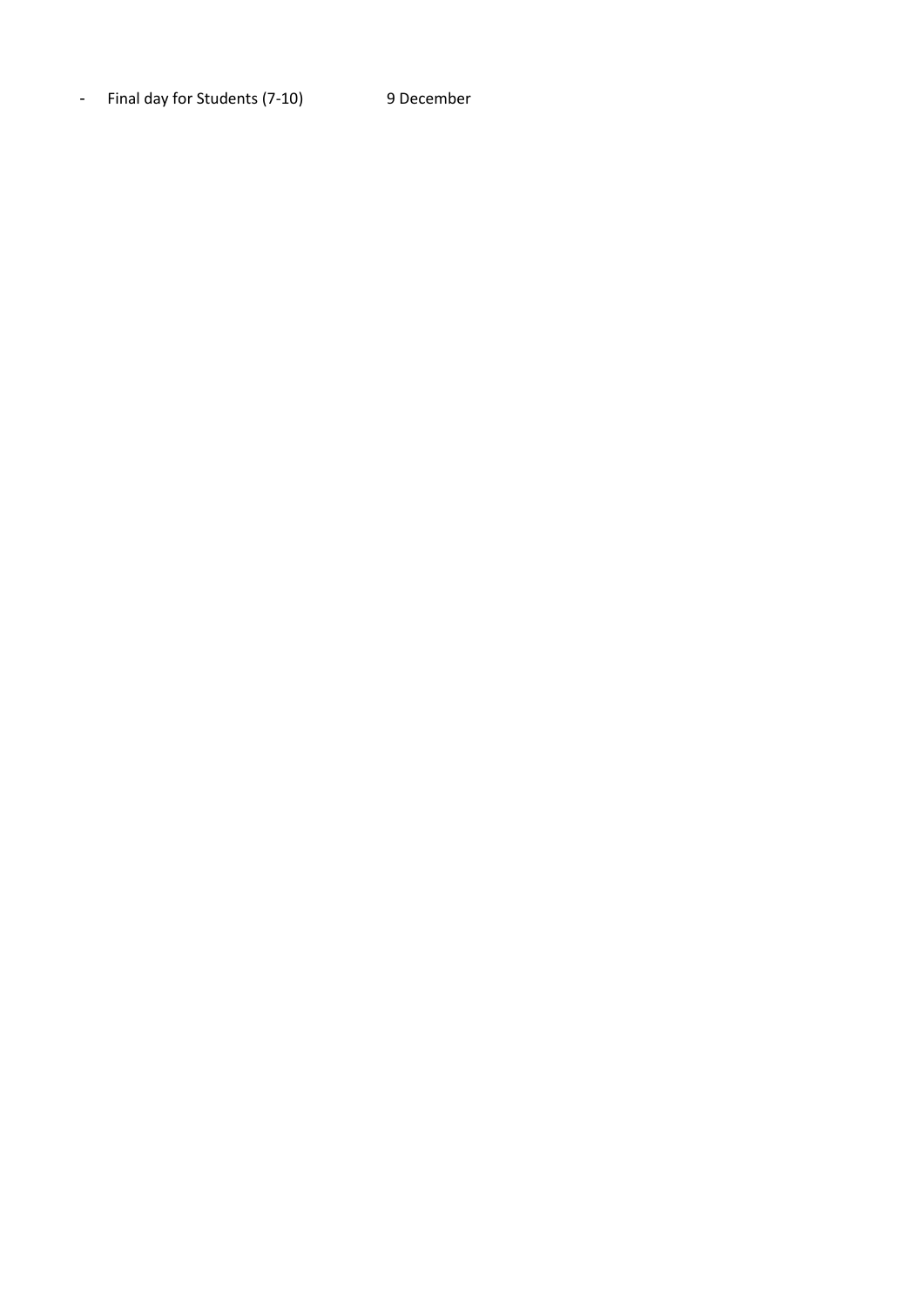# **d) Student Numbers:**

We began the academic year with 996 Students. Throughout the year we have had a total of 45 Students leave our College (43 in 2015, 70 in 2014, 91 in 2013). Many of our Student departures appear to be factors such as family break-ups, employment re-locations and the economic downturn. Throughout the year, we have had a total of 56 Students commence at the College. We conclude the year with a current Census figure of 982 Students @ November 2016.

We are not quite fully subscribed with our expected numbers of Year 7 Student enrolments commencing at the start of next year. However, a continued trend of Students commencing in Year 10 and Year 11 (for greater pathways opportunities) has meant that we are confident that we will commence next year with over 1000 Students.

|              | 2016<br><b>Existing</b><br><b>Students</b> | <b>Expected</b><br><b>Students</b> | 2017 Waiting<br>To Be<br>Interviewed | 2017<br><b>Offered</b> | 2017<br>Accepted<br><b>Enrolment</b> | Registered<br><b>Enquiries</b> | <b>Total</b><br><b>Students</b> | Projected<br><b>Census</b><br>2017 | <b>Expected</b><br><b>Census</b><br>2017 |
|--------------|--------------------------------------------|------------------------------------|--------------------------------------|------------------------|--------------------------------------|--------------------------------|---------------------------------|------------------------------------|------------------------------------------|
| Y7           |                                            |                                    |                                      |                        | 177                                  | 1                              | 178                             | 178                                | 178                                      |
| Y8           | 183                                        | 0                                  | 2                                    |                        | 3                                    |                                | 188                             | 180                                | 182                                      |
| Υ9           | 193                                        | $\pmb{0}$                          | $\mathbf{1}$                         |                        | 3                                    | $\overline{2}$                 | 197                             | 189                                | 191                                      |
| Y10          | 152                                        | 0                                  |                                      |                        | 5                                    | $\overline{2}$                 | 157                             | 149                                | 151                                      |
| Y11          | 147                                        | 0                                  |                                      |                        | 2                                    | 1                              | 149                             | 136                                | 139                                      |
| Y12          | 175                                        | $\pmb{0}$                          |                                      | 1                      | $\mathbf{1}$                         |                                | 177                             | 168                                | 169                                      |
| <b>TOTAL</b> | 850                                        | $\mathbf 0$                        | 4                                    | 1                      | 191                                  | 6                              | 1046                            | 1000                               | 1010                                     |

**PROJECTED ENROLMENTS FOR 2017 AS @ 18/11/2016**

# **e) Campus:**

A new five year maintenance contract with Programmed Maintenance has commenced this year. Other specific campus upgrades have included;

- The scheduled work for the staged upgrade of the presentation space in the Western side of the Sports Centre was completed. This included: A new AV and Screen, Wall cladding, Fans, Extractors, etc.
- Upgrades to the presentation space of the 'Common' within the Senior Transition Centre (G Centre) was completed.
- Minor upgrades including new carpet, painting and some re-configuration of office spaces has occurred throughout the College.
- New security and safety lighting and other landscaping and paving was completed.
- New entrance signage, lighting and banner displays were completed.

In October, the College was verbally informed that the College CDP (2016 **–** 2020) was approved. We can now proceed with;

- Stage 3 (a) Re-design the internal spaces within the current Administration Block. (b) Re-surface Entrance 1 (Station Street) and improve the College entrance. (c) Refurbish B & C Block (to create an extra classroom in each).
- Stage 4 (a) Refurbish J Block (to create an extra classroom). (b) Build a new Cafeteria space.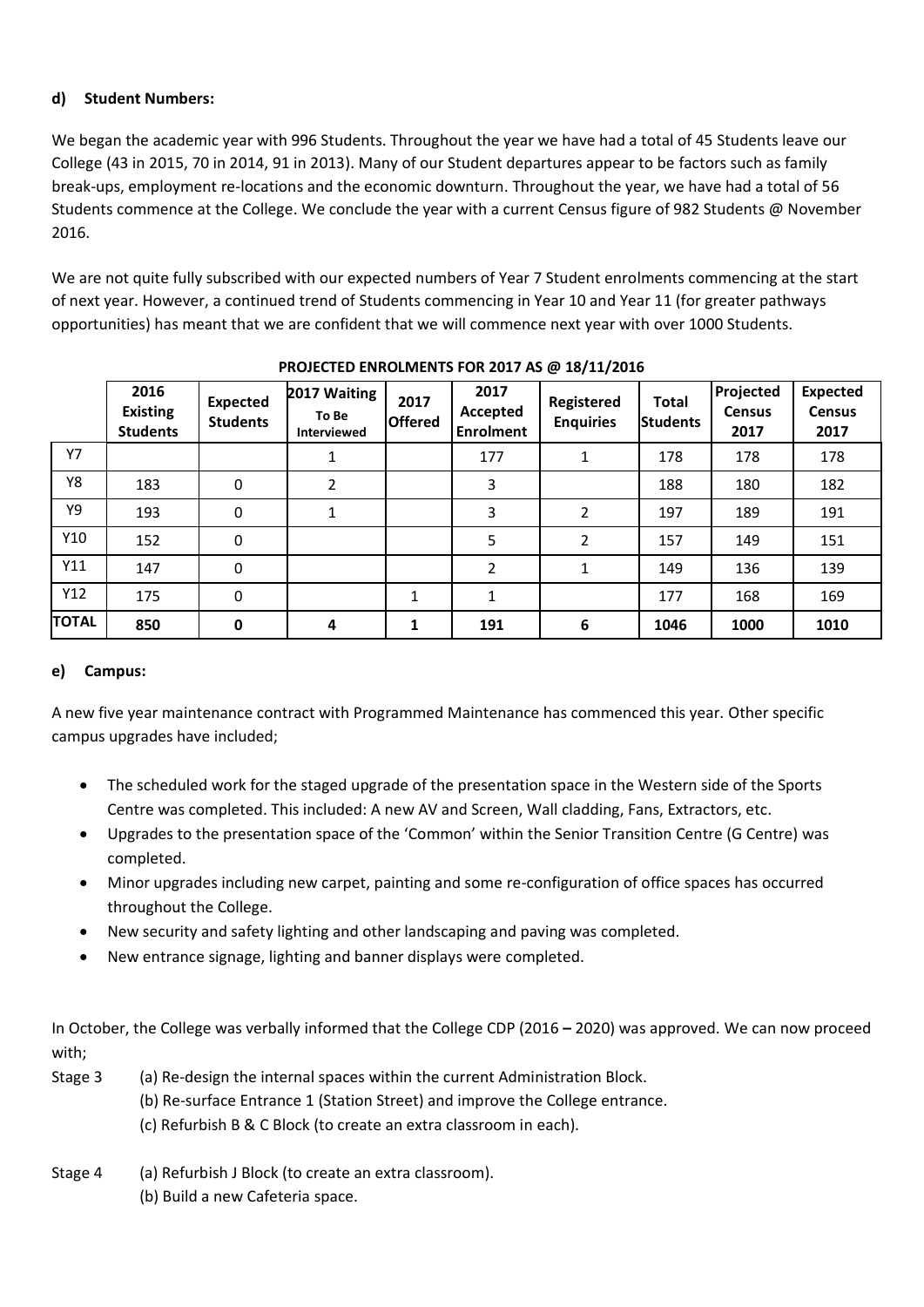# **For 2017** (commencing in 2016)**;**

Stage 3:

Given the distinctive context of each part of Stage 3, we are now looking to divide the scope of these works into separate projects. In the short term, we will look to;

#### *(a) Re-design the internal spaces within the current Administration Block.*

- After considerable consultation with the current Administration Team and the Architects, a plan to reconfigure the administrative space has been determined. This will present a more spacious welcoming, functional and modern reception and work space area. This will also accommodate functional office space for the additional Deputy Principal and a more practical office space for our second College Psychologist.
- This scope of works is considered a boutique build/refurbishment. It does not need Council approval. Given the relatively small size of these works and the very tight timeline over the Christmas holiday period and the need to have the College Administration operational for the start-up to the 2017 school year, smaller Builders will be approached to quote/tender on this project. The Architects have indicated that there is an initial Expression of Interest from three (3) small Builders to this point.
- *b) Re-surface Entrance 1 (Station Street) and improve the College entrance.*
	- In consultation with the Architects, and in light of preliminary surveys and estimates from Civil Contractors, this project will be undertaken in three separate stages to facilitate normal functions of the school year.
	- Civil Engineering and initial re-surfacing of the first part of the driveway from Entrance 1 (Station Street) will commence in January/February 2017.
	- Additional carparks and then the final landscaping to link through to the Administration Entrance and Reception will occur throughout the latter part of the year and into the commencement of 2018.
	- This scope of works will need to go out to Tender in the very near future. The Architects have indicated that there is an initial Expression of Interest from at least two (2) Builders to this point.

# *c) Refurbish B & C Block (to create an extra classroom in each).*

- This is the major building project of Stage 3. Timelines have been established such that the C Block will be completed and ready for handover by the Mid-year (July 2017) holidays. This will then allow a straight transition to commencing the B Block in order to complete it by the end of 2017. This scope of works will need to go out to Tender in November. Architects have indicated that there is an initial Expression of Interest from at least ten (10) Builders to this point.
- As outlined previously, this timeline allows for minimal disruption to classes and only requires one Demountable Classroom (already sourced and ready for installation) to be brought onto site in order to compensate for projected classroom shortfalls – both short and medium term.
- The B & C block refurbishment will have a similar feel to the recently completed Junior Transition Centre (M Block) and will establish one additional classroom in each block. This will assist in future proofing for projected future growth in Student numbers.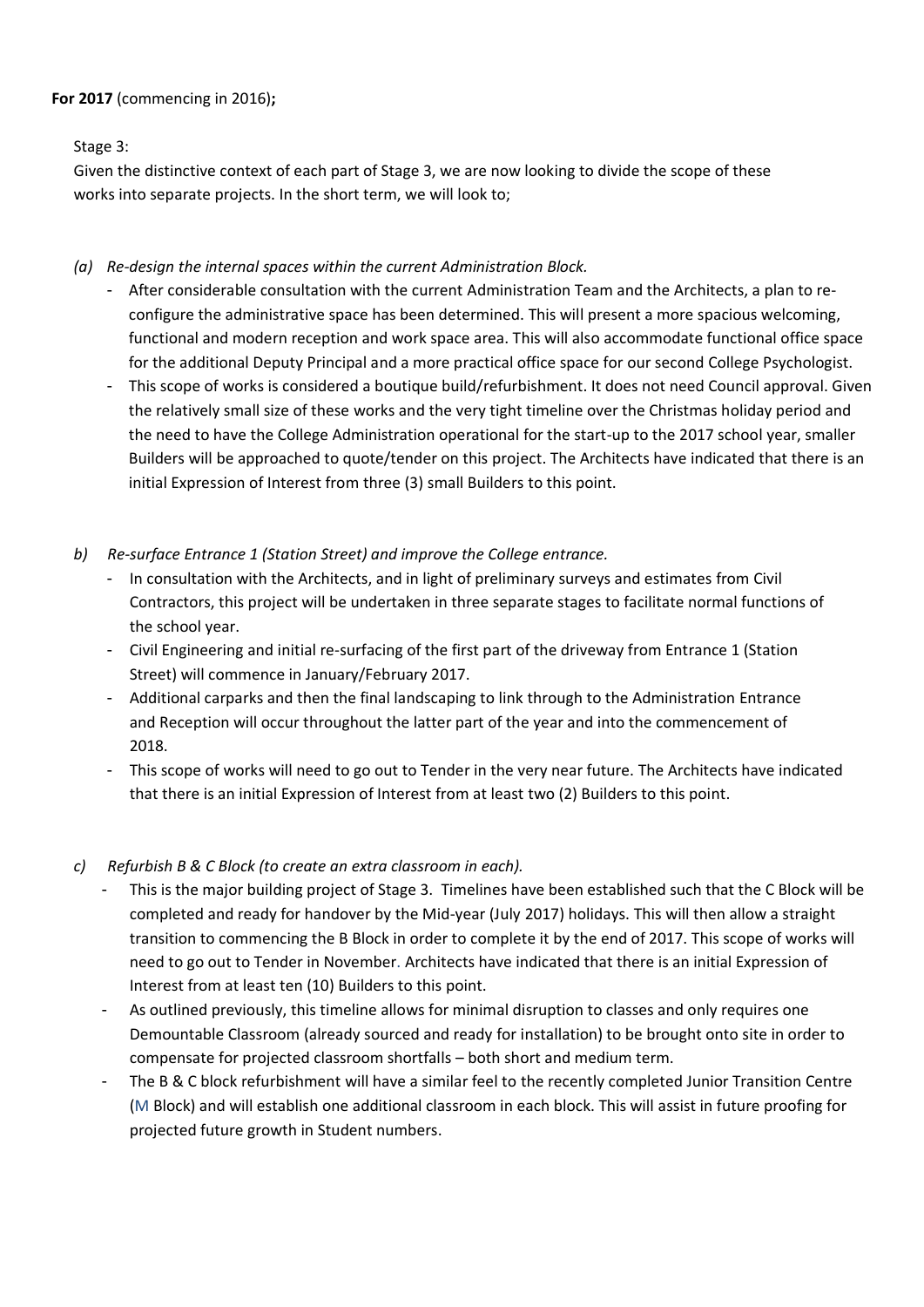#### **2017 – A VIEW TO NEXT YEAR:**

The new **College Strategic Plan 2017 – 2020** will guide the planning and school improvement initiatives for the next few years. This plan has emerged from a year long process of consultation and discussion with all stakeholders within our College Community.

• It clearly states our Mission as a College;

… drawing inspiration from our College name; Lumen Christi – the Light of Christ, our mission is to: *Form resilient young men and women with a passion to learn and to be a light for others.*

• It speaks of our Guiding Lights;

… Our Guiding Lights underpin our mission and are a daily reminder of the way that we will approach our daily teaching and learning. We are called to be a:

• Light of Faith

To have an optimistic faith and to appreciate and be good stewards of the blessings of life.

• Light of Excellence

We are challenged to shine, to develop our gifts, to achieve our personal best and to share our talents for the benefit of others.

• Light of Welcome

We are challenged to welcome, to develop an inclusive Community and to be a safe place where all are known and belong.

• Light of Example

We are challenged to lead, to demonstrate respect, understanding and compassion for others and to make a difference.

• Light of Creativity

We are challenged to value ideas, to explore possibilities, to have an optimistic faith and to appreciate diversity.

• Using the four key elements established by CECWA; Learning, Engagement, Accountability (Stewardship) and Discipleship (LEAD) – the Strategic Plan outlines the College's strategic priorities for the next four years and the outcomes against which future performance will be measured. Twenty Five (25) 'Strategies to Achieve' have been established as part of the Plan.

Once again, as part of the CEWA Quality Catholic Schools initiatives for sustained school improvement, a view to next year will be reflective of the initial strategies set out as part of the Annual School Improvement Plan (ASIP) for 2017. The various Middle Management (LTT, SST and CMT) and Senior Management Groups (ELT) within the College have embarked on prioritizing the initial Strategies for 2017 – as part of the College Strategic Plan.

While respective strategies, processes, timelines and resources are still being planned for, the College Strategic Plan sets out a clear agenda for school improvement over the next few years. Next year certainly looms as being a busy, but very exciting year, with a continued focus on the learning and the teaching process.